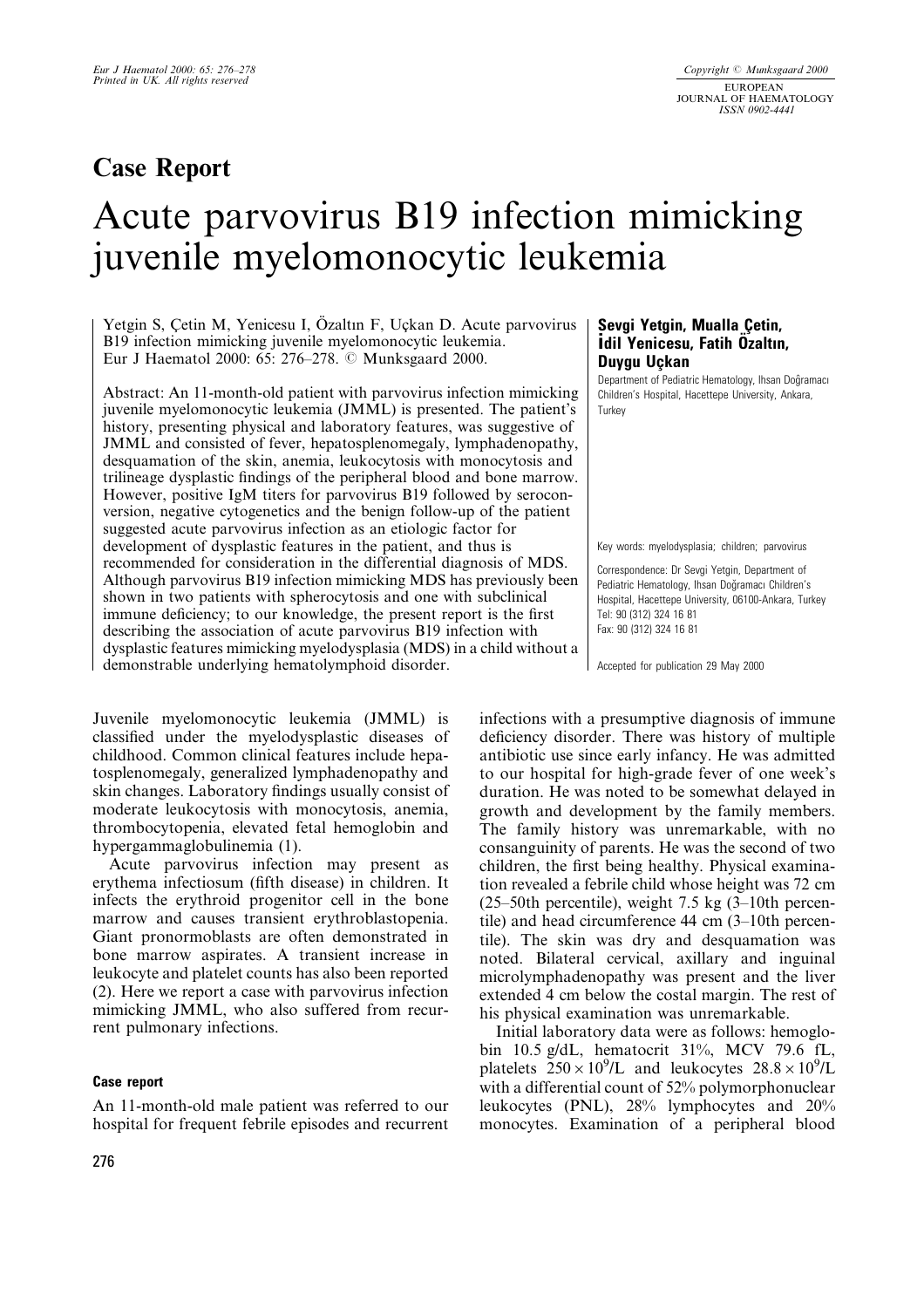

Fig. 1. Peripheral blood showing neutrophils with nuclear abnormality (a), anisocytosis, poikilocytosis, polychromasia, spherocytes and giant platelets (b), monocytic cells with vacuoles (c).

(PB) smear revealed anisocytosis, poikilocytosis, spherocytes, polychromasia, giant platelets and PNL with Pelger-Huet  $(6\%)$  anomaly (Fig. 1). Bone marrow was normocellular; multiple abnormal and micromegacaryocytes and erythroblastopenia with M/E=8 were noted. Giant pronormoblasts and eythroblasts with dysmorphic nuclei, 50% of myelomonocytic cells with hypogranularity and  $3-10%$  blasts with myelomonocytic features were also present (Fig. 2 and Table 1).

The patient's Hb dropped to 8.8 g/dL within a few days of admission. Urine culture revealed E. coli without significant pyuria. Blood chemistry was normal except for elevated transaminases (AST 588, ALT 200 U/L). Direct and indirect Coombs tests, G6PD, HbF analysis and red cell fragility were normal and Salmonella, Brucella agglutinations and hepatitis markers were negative. The sweat test, using pilocarpine iontophoresis, showed values



Fig. 2. Bone marrow aspirate showing dysplastic micromegakaryocytes (a), and myelomonocytic cells with hypogranularity, giant normoblast, and blast cells (b).

ranging between 45 and 110 meqiv/L. Total protein and albumin were 7.7 and 5.4 g/dL, respectively. C3, C4, ANA; anti-DNA, alpha-1 antitripsin, serum and urine aminoacids were within normal limits. Immunologic studies, including serum immunoglobulins, lymphocyte subsets, blastic transformation, specific antibody titers (tetanus; polio) and a skin test with candida antigen, were all normal. Microscopic examination of the patient's hair did not show evidence of Griscelli syndrome. Central nervous system infection was ruled out by a normal cerebrospinal fluid examination. Acute parvovirus B19 infection was diagnosed with positive IgM titers in the acute phase followed by IgG positivity by enzyme-linked immunoassay (ELISA). Epstein-Barr virus cytomegalovirus, herpes simplex viruses and toxoplasmosis titers were unremarkable. Cytogenetic examination was normal. A chest Xray showed hyperinflation and right paracardiac infiltration. Abdominal ultrasonography showed hepatosplenomegaly. Echocardiography and cranial computed tomography performed as a work-up for prolonged fever were within normal limits.

There was a remarkable improvement of the clinical and hematological findings within 3 wk except for a subnormal Hb level that persisted for a year (Table 1). Over a follow-up period of 3 yr the patient remained clinically well with height and weight at the 25th percentile and normal hematological findings. However, he still suffers from recurrent mild pulmonary infections without a demonstrable immunological defect. In addition,

|  |  |  | Table 1. Hematological findings during follow-up |
|--|--|--|--------------------------------------------------|
|  |  |  |                                                  |

| Date       | Hb<br>(q/dL) | <b>WBC</b><br>$\times$ 10 <sup>9</sup> /L) | Monocyte<br>$(10^9/L)$ | Platelet<br>$(10^9/L)$ | <b>BM</b> blast<br>(%) |  |  |  |  |
|------------|--------------|--------------------------------------------|------------------------|------------------------|------------------------|--|--|--|--|
| 9/10/1996  | 10.5         | 28.8                                       | 5.6                    | 250                    | $3 - 10$               |  |  |  |  |
| 9/17/1996  | 8.8          | 18.8                                       | 2.7                    | 210                    | <b>ND</b>              |  |  |  |  |
| 9/30/1996  | 8.9          | 15.4                                       | 2.4                    | 170                    | <b>ND</b>              |  |  |  |  |
| 12/30/1999 | 12.2         | 5.4                                        | 0.25                   | 285                    | <b>ND</b>              |  |  |  |  |